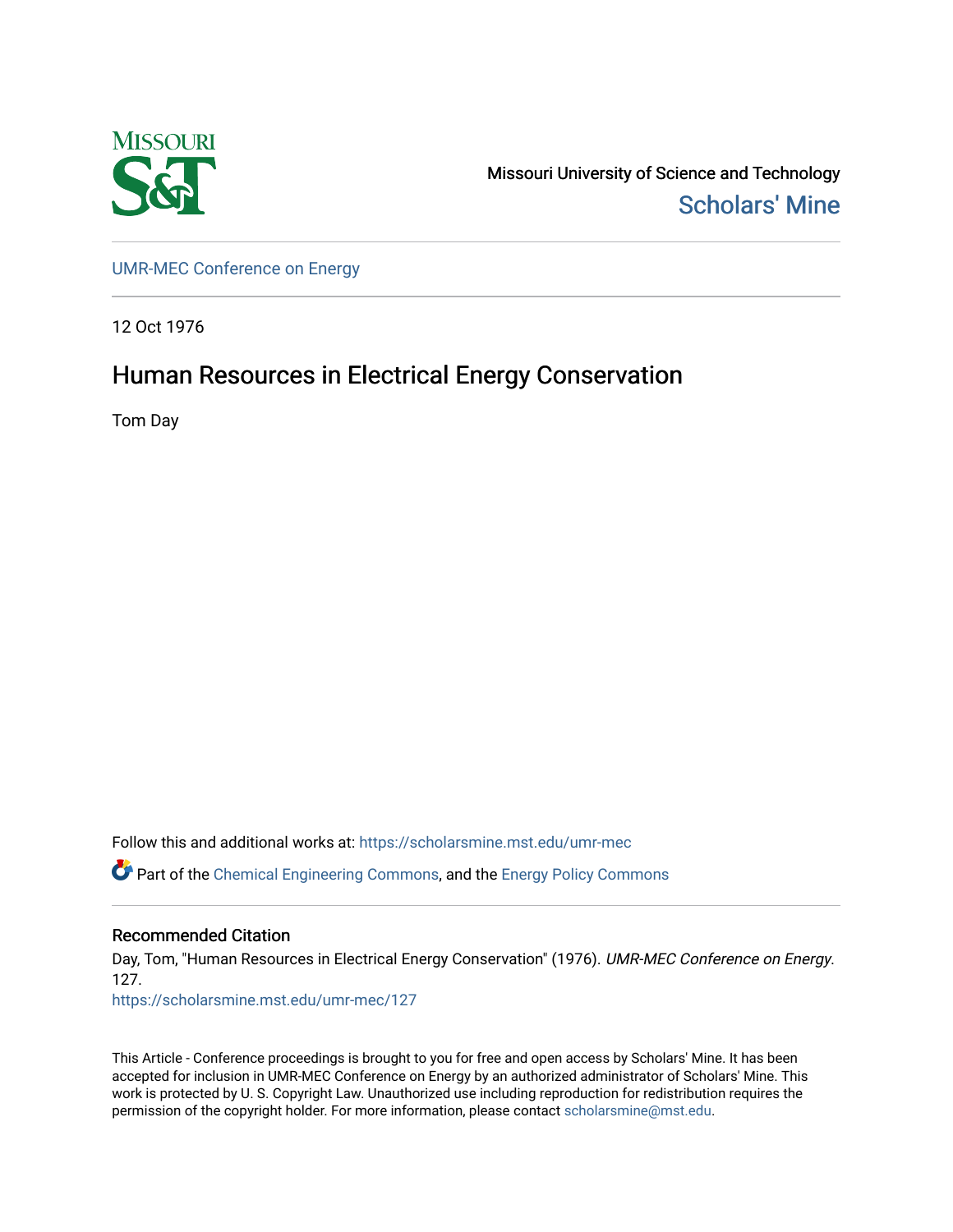### HUMAN RESOURCES

#### IN

# ELECTRICAL ENERGY' CONSERVATION

#### Tom Day Central Electric Company Fulton, Missouri

#### Abstract

With America's increasing inability to produce, secure and conserve its own energy resources, many social and technical changes will have to take place in order to shift the tide of events from an increasing dependence upon foreign imports of energy stocks. The first change which must take place is The first change which must take place is within us: To be aware of the need and impetus to conserve energy of all forms so that we may buy time in which to properly assess where we are going, how we are going to achieve energy independence and once we get there, how it will be managed. Electrical energy conservation is but one means to help in this uncertain and timely journey.

### INTRODUCTION

In the final analysis, people will make the difference whether or not we become self-sufficient in providing for our future energy requirements. Time scales are rather meaningless now as it is time to "pay the piper" for the way we have been using our energy resources for the past 90 years.

What is critical now is our approach to the all encompassing, little understood "electric economy" during this transitional storm of energy base changes.

In a continuing effort to keep you informed of electrical energy usage on a national scale, I have obtained data from the Edison Electric Institute, which has been monitoring the production of electricity. (Figure 1)

Electricity in America represents 27% of

its energy base. An estimated 7 times our current generating capacity would be required to have an "electric economy", whereby transportation, industrial, commercial and residential sectors would be operated completely or at least 90% from electrical energy generation with today's technologies.

We have spent a lot of time and money discussing the merits and disadvantages of one energy form over another as the system or systems to "go with" in the future. In dealing with electrical energy generation we have all become knowledgeable in the area of prime movers and associated alternate heat sources used in the generation of electrical power and have painfully concluded that tomorrow's energy requirements will have to be met with a combination of yet to be fully developed energy means.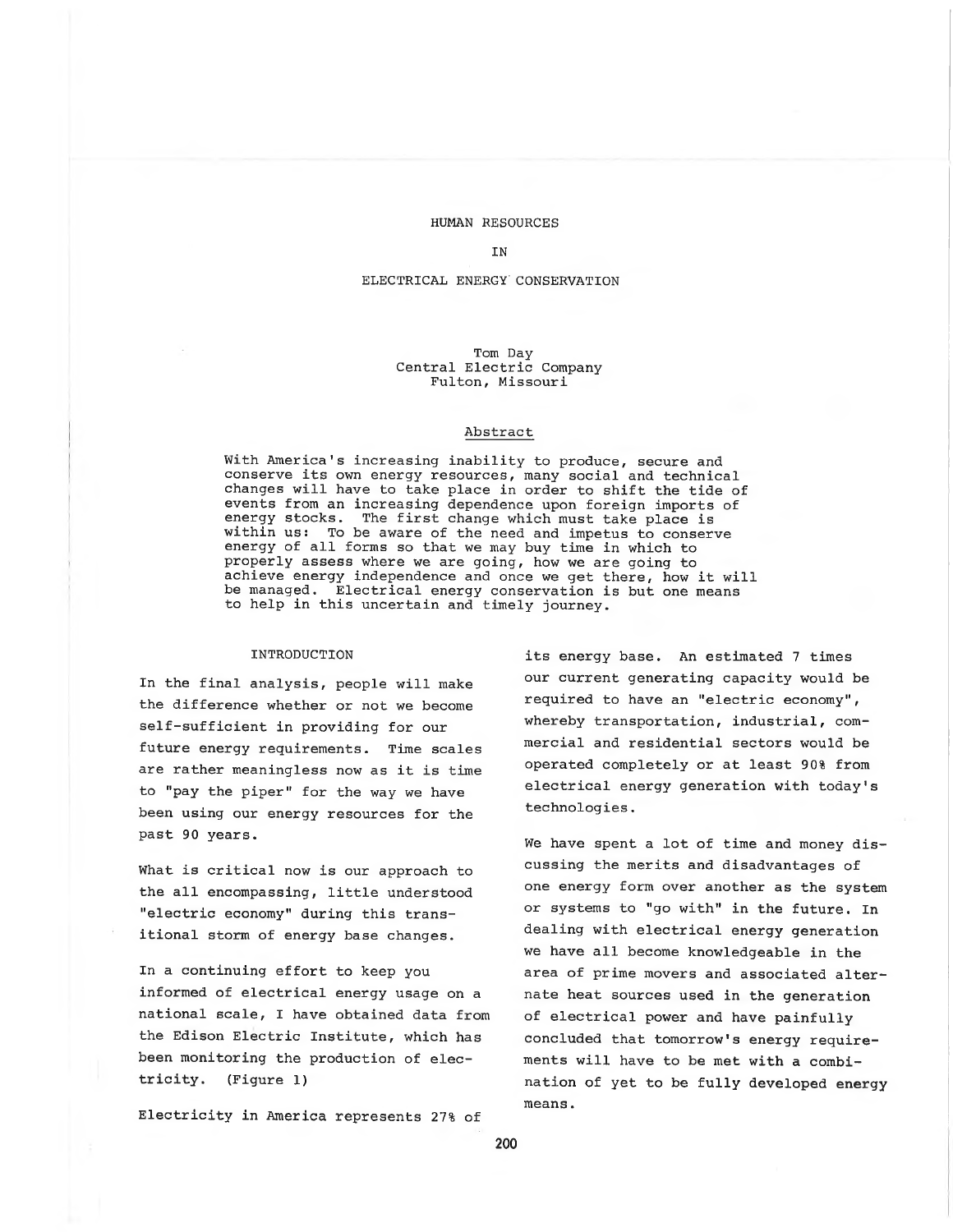Some have prematurely concluded that our energy dilemma is over while others contend that the real crisis has just begun— and yet, there are still those who profess that we have no energy problems at all.

There are two broad energy fronts where people and energy conservation come together to do battle: Point of electrical energy generation and the point of electrical energy application. (Figure 2)

# ELECTRICAL ENERGY CONSERVATION AT THE POINT OF GENERATION

Regardless of the heat source used, the heat loses are terrific at the point of generation, because the system must work against mechanical stress vectors which are an inherent characteristic of such systems. The heat rate of conversion for thermal power plants has now been set at a constant of  $10,250$ BTU/kWh.  $(1)$ 

The power pattern of current electricity from the point of generation through distribution to application, as previously given to you last year, is inadequate. (2) I refer to this mechanical system as the thermal and nonthermal FSR, (Field Stress Rotoration) which takes in the whole series of salient and copolar wound generators in comparative studies with newer systems. The FSR system is inflexible in design and for this reason, regardless of how big or shiney we can make the standard generators, the fact remains: 10,250BTU/kWh is an optimum level (equivalent for nonthermal) of energy conversion performance at the point of generation. Although the greatest potential of energy conservation exists at this point, capital requirements and governmental concurrence of physical changes are extensive in terms of time and cost passthroughs. With this in mind,

the thermal FSR system represents an historically acceptable institution with few prospects of alternation within a short period of time. Conservation efforts have indeed produced new concepts which suggest that the FSR system need not be the only way to look at the process.

# ELECTRICAL ENERGY CONSERVATION AT THE POINT OF APPLICATION

In Total Energy Management (TEM) quantitative evaluation of your particular energy profile begin quietly and patiently at the source of your own distribution system -- the familiar kilowatt-hour meter. You have all heard of cookbook chemistry, not let me introduce you to suitcase physics.

I will begin immediately with the first case history by asking the question: Do you know how much electrical energy you are using at any one given time? After establishing a set of procedures from trial and error methods, it was proven to a customer that in his energy case, with the aid of a stop watch and a little homework, his peak demand could be cut by 15% and his kwh/hr usage rate would drop 5% with minor alterations within his plant operations. (Figure 3) Expanding upon correlations of data determined from your meter, many interesting studies can be derived concerning your electrical energy costs, power usage, load factor and projected energy needs. These brief procedures, although not 100% accurate, do represent a starting point which I recommend as your initial fact-finding mission in learning more about how your particular power needs are met at the point of electrical energy application.

Once you have determined the power nature

201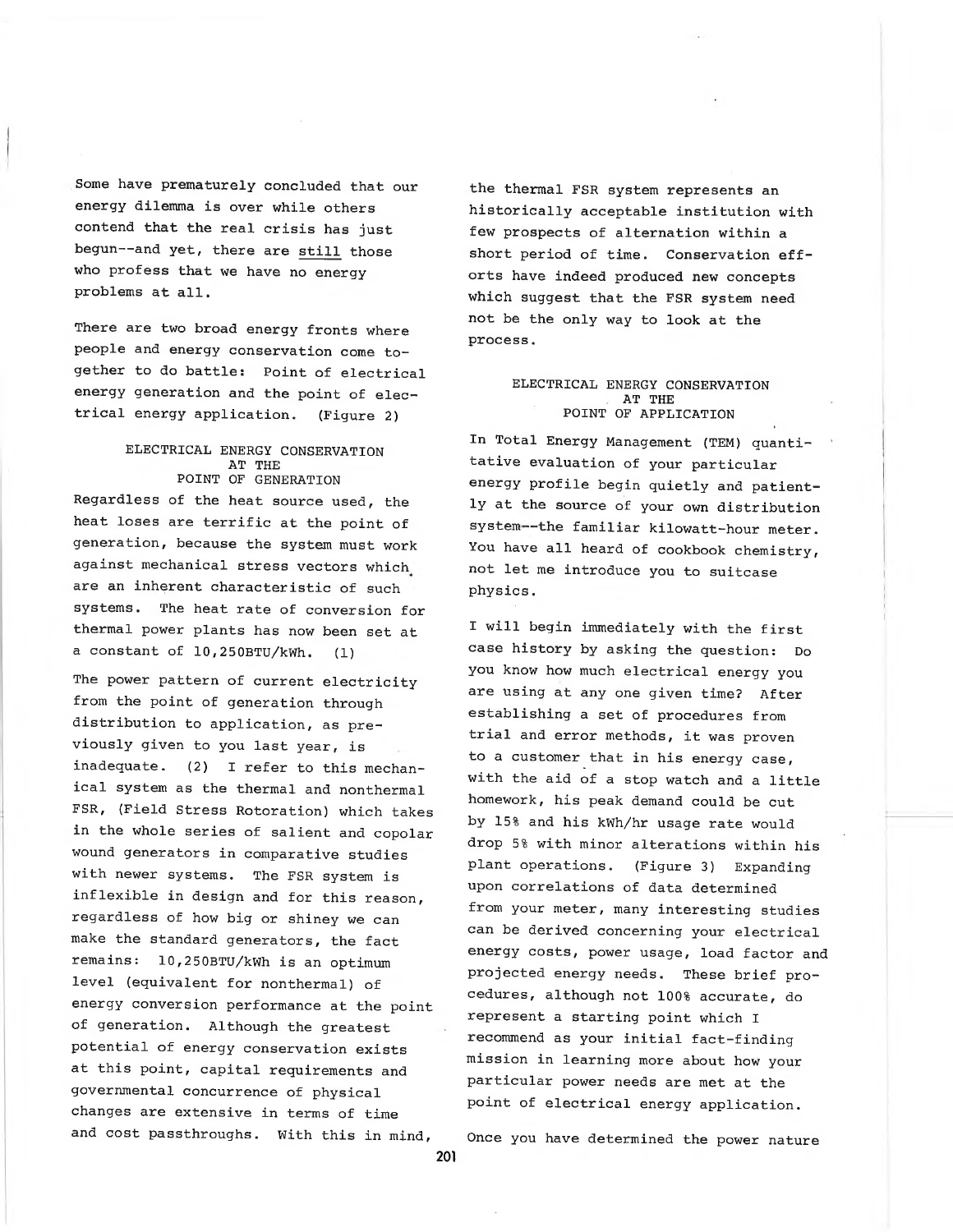of your incoming feeders, then you can start thinking in terms of power factors, overload conditions, underload conditions, inadequate wiring, inefficient equipment, wasted lighting and formal power surveys. In case history #2, a low voltage condition was attributed to a low power factor. Another set of procedures, which are still being developed, indicated to this customer the amount of correction required.

Whatever alterations you make within your particular plant or office operation, you can be the judge of the results where such alterations mean the most to you-at the kilowatt-hour meter and your wallet.

Electrical energy conservation rightfully begins in the home. The homeowner can train himself and members of his family these same procedures of conserving electrical energy on his single phase service. With safety being paramount, your in-home studies can be done without exposing a single wire or live bus bar at the fuse box.

Informational systems must now be developed in preparation of satisfying the concerned public's need to know and desire to take action. Low cost digital meters for monitoring kwh/hr usage rates will aid in the logistics problem you will encounter with this technique.

# CONCLUSION

For the generation of massive amounts of electricity as an energy form, which we link to our material prosperity, we are being asked to commit the balance of our heat generating resources to be at least 60% wasted if no changes are made to depart from the inflexible FSR systems

of electrical energy production without heat recovery sub-systems. There is a trend toward an electric economy which I believe is inevitable, but the prospects of maintaining it for any length of time with the present day heat waste factors, excessive lead times for power plant construction and an increasing dependence upon foreign energy supplies are rightfully diminishing. This pending energy bust is the best thing that could have happened to us--now we can get down to the real nuts and bolts of problem-solving a few of our coming energy supply adversities .

In this Bicentennial era, in the midst of the pomp, pageantry and profiteering we are faced with another battle for independence. It is not a war of guns and military strength, but a battle of wits, brains and a lot of hard work and financial support to find and build improved systems of electrical energy means which require less heat to function. This represents an actual starting point of the many energy conservation efforts and innovative changes which will:

- 1. Slowly reduce our dependence upon foreign imports of oil, natural gas and nuclear concentrates;
- 2. Extend our declining domestic energy resources;
- 3. Prevent us from being "locked in" on one energy form;
- 4. Immediately reduce thermal and particulate entries into our biosphere.

Only we can make the difference now, as a technical community of individuals by teaching our legislators what the battle lines are all about; preaching energy conservation for the sake of economic